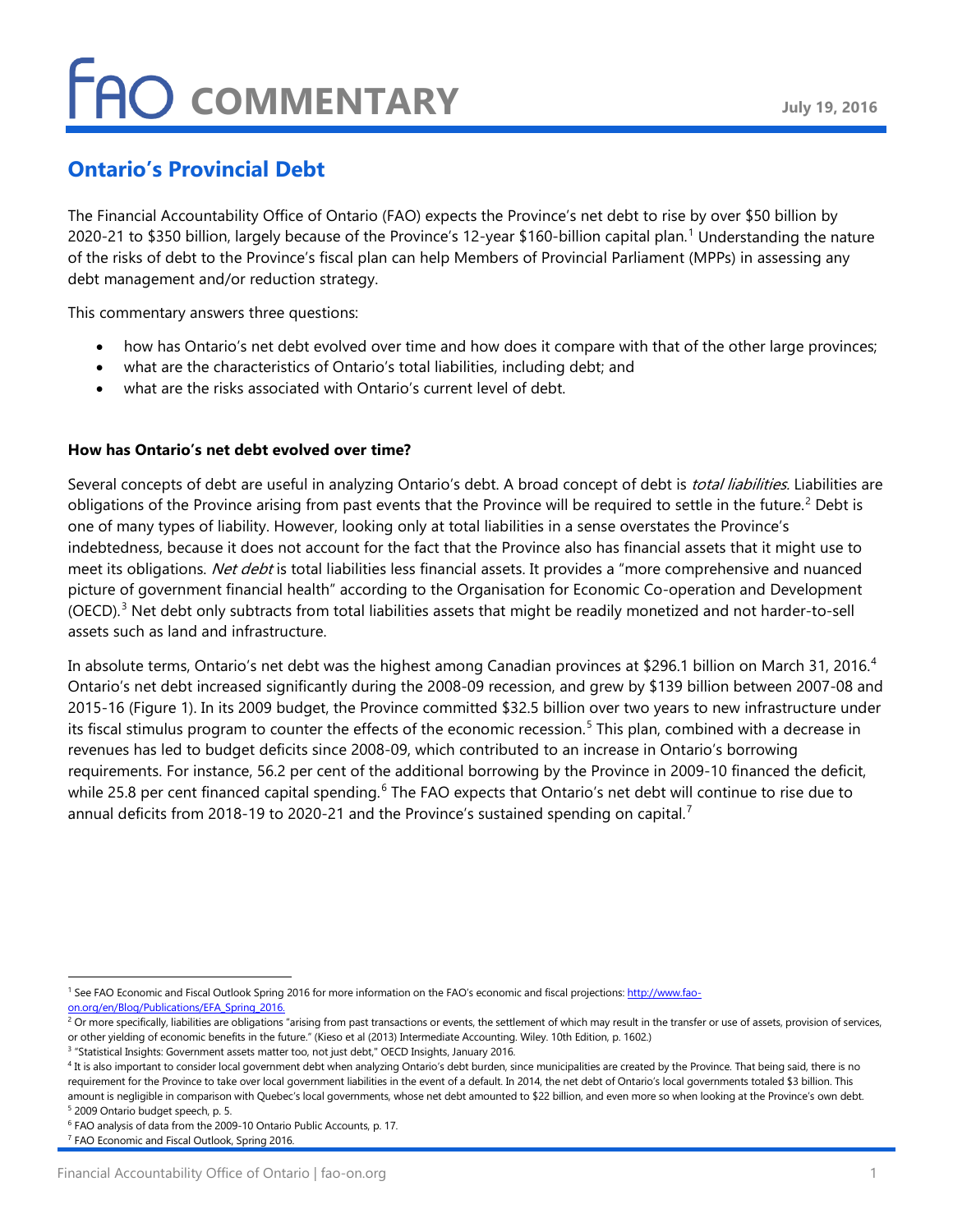## **COMMENTARY**

#### **Figure 1: Ontario's debt burden**



Sources: FAO analysis of data from the 2014-15 Fiscal Reference Tables, Ontario Public Accounts, Ontario 2016 budget, and Statistics Canada. Note: The FAO has estimated financial assets for 2015-16 based on the 10-year average annual growth of financial assets, f=forecast Due to a break in the series, data from 2001-02 onward are not directly comparable with earlier years.

#### **How does Ontario's net debt compare to that of other large provinces?**

When comparing provincial government debt, it is important to take into account differences in the sizes of provincial economies, populations and provincial revenues. This section examines four different indicators of debt burden in order to provide a more comprehensive comparison of provincial debt.

The **ratio of net debt to gross domestic product** (GDP) (Figure 2, Panel A) relates net debt to the underlying source of repayment. In Ontario, net debt to GDP has increased from 26.0 per cent in 2007-08 to an estimated 39.4 per cent in 2014-15. The FAO estimates that this indicator peaked at 39.6 per cent in 2015-16. $8$  However, Ontario's debt burden, as measured by this ratio, was the highest in Canada after that of Quebec in 2014-15.

Ontario was also just behind Quebec in terms of **net debt relative to population** (Figure 2 Panel B). Ontario's net debt per person was \$20,806 in 2014-15, compared to \$22,591 in Quebec. In contrast, net debt per person was \$8,387 in British Columbia, and net *assets* per person were \$3,168 in Alberta in 2014-15.

An alternate and more direct measure of the Province's debt burden is **net debt relative to revenues** (Figure 2 Panel C), which shows the increase in revenues that would be required to pay back the debt. Using this measure, Ontario had the highest debt burden among the major provinces in 2014-15, carrying \$2.40 in net debt for each dollar of provincial revenue.

Another indicator used to measure the costs associated with indebtedness is **interest payments relative to revenues** (Figure 2 Panel D). This measure shows the Province's ability to pay interest on its debt and has remained steady over the last decade, at around nine per cent. Despite this stability, interest expense will be the third largest expense for the

<span id="page-1-0"></span> <sup>8</sup> FAO Economic and Fiscal Outlook, Spring 2016, p. 3.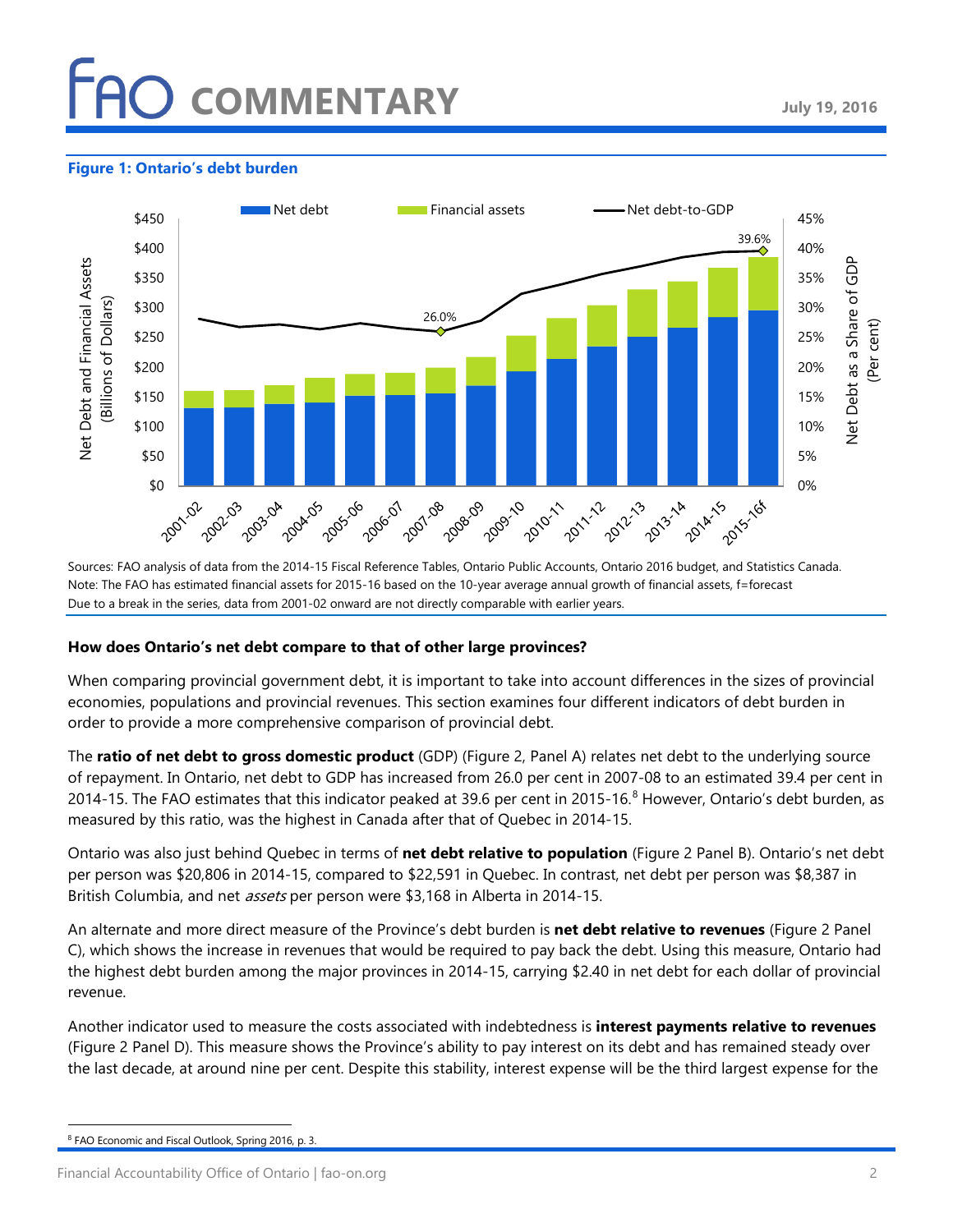## **COMMENTARY**

Province in 2016-17 according to the 2016 Ontario budget. The Province spends more to service its debt than it does on postsecondary education.

#### **Figure 2: Different Measures of Debt Burden – Provincial Comparison (2014-15)**



#### (C) Net debt (assets) as a share of revenue†



† Indicates the required increase in revenues to pay back the debt.

Sources: FAO analysis of data from the 2014-15 Fiscal Reference Tables, the most recent available, and Statistics Canada.



\* Indicates the amount each Ontario resident, including children, would have to contribute to pay off the debt.

#### (D) Interest Payments as a share of revenue

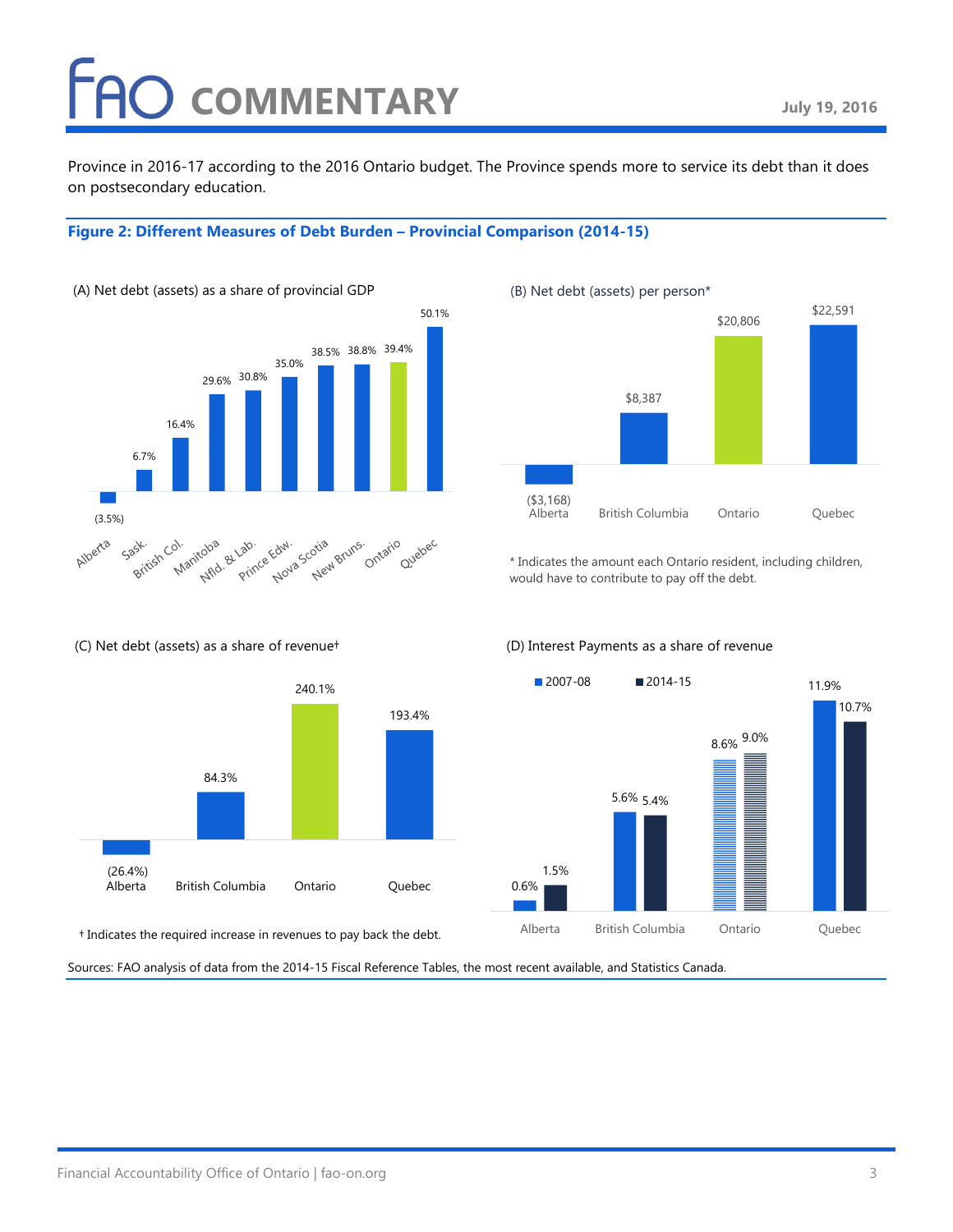#### **What are the characteristics of Ontario's liabilities?**

The Province's liabilities, \$368 billion at March 31, 2015,<sup>[9](#page-3-0)</sup> include market and non-market debt (Figure 3). Non-market debt was 14 per cent of Ontario's liabilities.<sup>[10](#page-3-1)</sup> Non-market debt includes accounts payable and accrued liabilities, other long-term financing, deferred revenue and capital contributions, pensions and other employee future benefits, and other liabilities such as power purchase contracts (see Glossary at the end of this commentary for a definition of these terms).



Source: FAO analysis of 2014-15 Ontario Public Accounts. Other publicly held debt includes debt held by ORNGE, Niagara Parks Commission and Ottawa Convention Centre. Note: Totals may not add up due to rounding. CMHC: Canada Mortgage and Housing Corporation, OIIC: Ontario Immigrant Investor Corporation, 55 SB Trust: 55 School Board Trust, CPPIB: Canada Pension Plan Investment Board, IO: Infrastructure Ontario.

<span id="page-3-0"></span> $9$  This estimate of Ontario's liabilities is the most recent from the (2014-15) Public Accounts.

<span id="page-3-1"></span><sup>&</sup>lt;sup>10</sup> The Ontario Financing Authority (OFA) indicated that, although there is some interest paid (bank charges for example) on non-market debt, the effective interest rate on such debt is not calculated.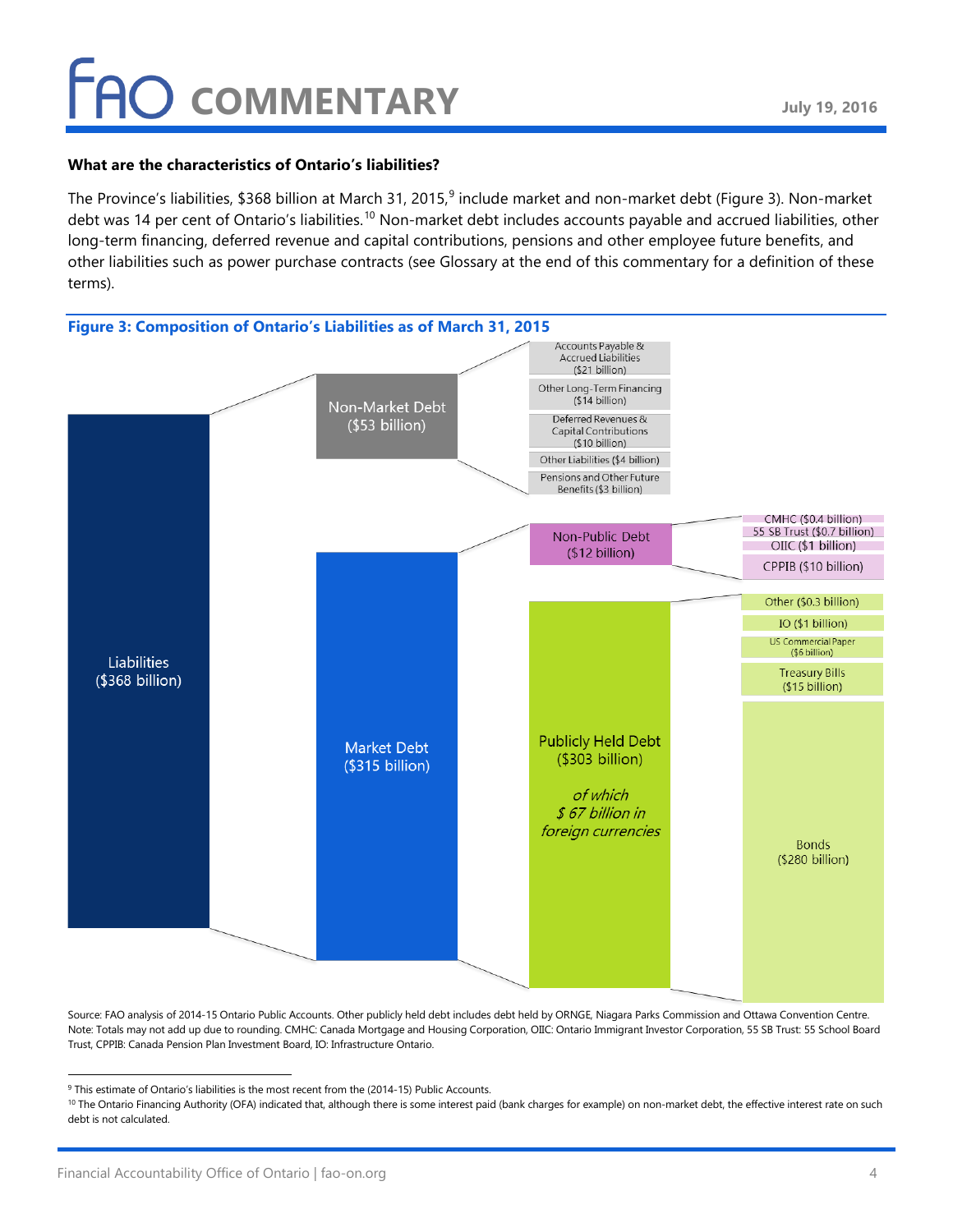Market debt has two components: publicly held (96 per cent) and non-public debt (four per cent). As of April 2016, the Province was obligated to repay its market debt over the period of 2016 to 2062 and, at the time of writing, pays an effective interest rate of 3.6 per cent.<sup>[11](#page-4-0)</sup>

Publicly held debt consists mainly of medium- and long-term bonds issued domestically and abroad, and short-term debt (treasury bills and US-dollar commercial paper). Public investors, such as investment funds and insurance companies, and certain government-owned corporations typically hold the Province's public debt.<sup>[12](#page-4-1)</sup> Part of the Province's publicly held debt is issued in foreign currencies. As of April 2016, such debt had an effective interest rate of 2.4 per cent, compared to 3.8 per cent for debt denominated in Canadian dollars.  $^{\text{13}}$  $^{\text{13}}$  $^{\text{13}}$ 

The non-public component of market debt consists of "debt instruments issued mainly to the Canada Pension Plan Investment Board. This debt is not marketable and cannot be traded."[14](#page-4-3) Non-public debt bears an effective interest rate of 4.9 per cent, higher than the 3.6 per cent on publicly held debt.<sup>[15](#page-4-4)</sup>

#### **What are the risks associated with Ontario's level of debt?**

Based on the characteristics of Ontario's debt discussed above, interest rate risk is the most important risk that the Province currently faces. The interest paid by the Province depends on its existing stock of debt but also on new debt it issues. For newly issued debt, interest payments reflect both the level of interest rates prevailing in the market and Ontario's credit risk. This means that Ontario's interest payments on new debt issued could increase if lenders view Ontario as a more risky borrower, even in the absence of changes in market interest rates.<sup>[16](#page-4-5)</sup> In contrast, the Province's interest payments could fall if lenders come to view Ontario as a less risky borrower.

Ultimately, higher interest rates would lead to greater interest expense for the Province on both new and existing debt (the variable portion). According to the 2016 budget, a one percentage point increase (e.g. from 3.6 to 4.6 per cent) in interest rates would increase interest payments by about \$350 million in 2016-17, more than the budgets of the Ministries of Labour and Aboriginal Affairs. This risk is in part affected by the amount of existing debt maturing. For instance, a significant share (38 per cent of the outstanding amount, excluding interest) of the Ontario's debt will mature by 2020.<sup>[17](#page-4-6)</sup>

#### **Key Messages**

- The Government of Ontario's debt burden is one of the highest among provincial governments in Canada.
- The Province's market debt consists of publicly held bonds, treasury bills, and US commercial paper issued in Canadian dollars and foreign currencies. The effective interest rate on the publicly held debt is 3.6 per cent.
- There is uncertainty surrounding the future level of interest rates due to market fluctuations and Ontario's credit risk. All else equal, an increase in interest rates would lead to higher interest payments, which would reduce the Province's fiscal flexibility.

<span id="page-4-0"></span><sup>&</sup>lt;sup>11</sup> Ontario Financing Authority.

<span id="page-4-1"></span><sup>&</sup>lt;sup>12</sup> FAO analysis of data from Bloomberg as of April 27, 2016 and 2014-15 Ontario Public Accounts. However, it is difficult to determine who exactly owns Ontario's publicly held debt at a given time, since investors are constantly trading debt instruments (bonds, bills, and paper).

<span id="page-4-2"></span><sup>&</sup>lt;sup>13</sup> Despite the weight of foreign currency debt in market debt (19 per cent), Ontario has a limited exposure to foreign currency risk thanks to hedging. The Ontario Financing Authority indicated that the effective interest rate on debt in foreign currencies includes hedging costs.

<span id="page-4-3"></span><sup>14</sup> 2016 Ontario budget, p. 302.

<span id="page-4-4"></span><sup>&</sup>lt;sup>15</sup> FAO analysis of data from the Ontario Financing Authority.

<span id="page-4-5"></span><sup>&</sup>lt;sup>16</sup> Moody's recently re-affirmed Ontario's ratings, and revised the outlook on the ratings to stable from negative. April 26, 2016. Ontario's credit risk is represented by its credit spread, which could be described as the difference in the interest rates paid by the federal government (which has a higher credit rating) and those paid by the Province. For example, according to recent data from the OFA, Ontario is paying 62 basis points (bps) over the 5-year Government of Canada bond; 83 bps over the 10-year bond; and 95 bps over the 30-year bond.

<span id="page-4-6"></span><sup>&</sup>lt;sup>17</sup> Bloomberg, accessed April 27, 2016.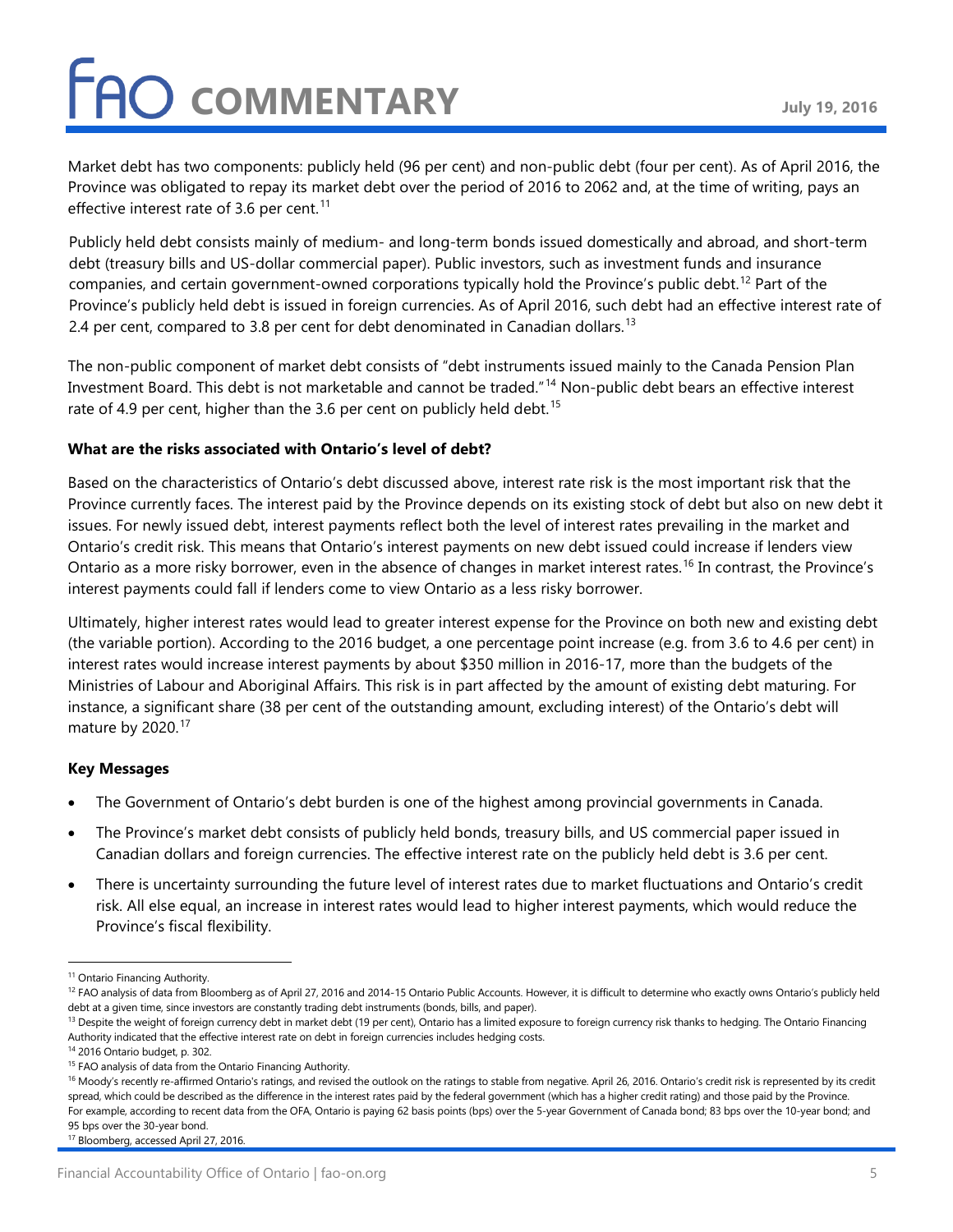Diarra Sourang Financial Analyst [dsourang@fao-on.org](mailto:dsourang@fao-on.org) 

Peter Harrison Chief Financial Analyst [pharrison@fao-on.org](mailto:pharrison@fao-on.org)

Financial Accountability Office of Ontario 2 Bloor Street West, Suite 900 Toronto, Ontario M4W 3E2

Media queries, contact: Kismet Baun, 416.254.9232 or email [kbaun@fao-on.org.](mailto:kbaun@fao-on.org)